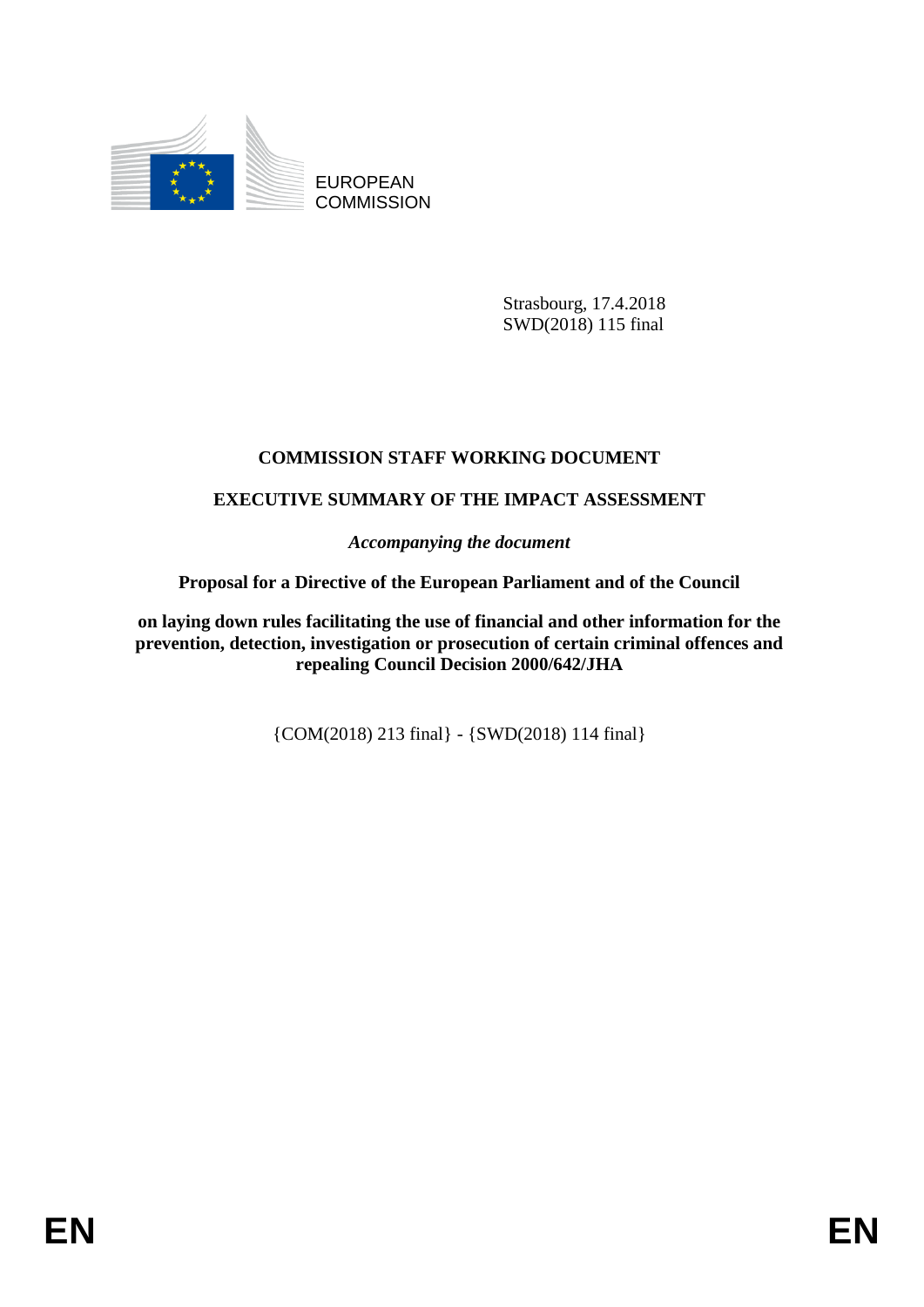## **Executive Summary Sheet**

Impact assessment on facilitating the use of financial and other information for the prevention, detection, investigation or prosecution of certain criminal offences.

### **A. Need for action**

### **Why ? What is the problem being addressed ?**

Criminal groups and terrorists often operate across different Member States and their assets, including bank accounts, are usually located across the EU or outside of it. Their financial activities might leave an information trail in other Member States that can be crucial for investigators. Lack of access or delayed access to financial information and bank account information hampers the detection of financial flows resulting from criminal activity. Proceeds of crime may remain undetected or cannot be frozen. In addition, Financial Intelligence Units (FIUs) face obstacles in the cooperation between them, as well as in accessing law enforcement information which is relevant to the perfroamce of their tasks under the 4<sup>th</sup> Anti-Money Laudnering Directive EU(2015)849 (4AMLD).

#### **What is this initiative expected to achieve ?**

This initiative aims at increasing the security in the EU Member States and across the EU by improving access to financial information, including bank account information to the competent authorities and bodies in charge for the prevention, investigation and prosecution of serious forms of crimes, enhancing their ability to conduct financial investigations and analysis, and improving their cooperation. In addition, the intiaiitve aims at enhancing the ability of the FIUs to carry out their tasks under the 4AMLD.

#### **What is the value added of action at the EU level ?**

The EU action would provide a harmonised approach to facilitate competent authorities and bodies' access to financial information for the purposes of combating serious crime as well as to strengthen the FIUs' capabilities in fighting money laundering, its predicate offences and terrorist financing. Given the cross-border dimension of these crimes , the resulting need for competent authorities to have more expedient access to information for their analyses and investigations and to cooperate more effectively and efficiently at both the national and the cross-border levels, action at EU level is necessary to facilitate a smooth cooperation between authorities and to allow them to access and exchange relevant information.

#### **B. Solutions**

**What legislative and non-legislative policy options have been considered ? Is there a preferred choice or not? Why?** 

A **non-legislative policy Option O** and **13 legislative policy options** were considered and grouped into:

**Block A: "WHY"** should the competent authorities have access to or exchange financial information? **OPTION A.1:** only to prevent and combat money laundering, its predicate offences and terrorist financing. **OPTION A.2:** only in respect of the "Eurocrimes" set out in Article 83(1) TFEU.

**OPTION A.3:** in respect to the forms of crimes as set out in Annex I of the Europol Regulation.

**Block B: "HOW"** should public authorities access and exchange financial information?

**OPTION B.1**: provide competent authorities with access to the national centralised bank account registries according to 1) **Sub-option B.1.a**: direct access; or 2) **Sub-option B.1.b**: indirect access.

**OPTION B.2**: provide competent authorities with access to all other financial information according to 1) **Suboption B.2.a**: direct access; or 2) **Sub-option B.2.b**: via the FIUs.

**OPTION B.3**: provide measures for the exchange of information between FIUs and for FIUs access to and exchange of information that competent authorities hold according to 1) **Sub-option B.3.a:** direct cooperation between FIUs; or 2) **Sub-option B.3.b:** establish a central FIU.

**Block C: "WHO",** to which public authorities do the conditions apply?

**OPTION C.1:** to public authorities responsible for preventing, investigating or prosecuting criminal offences **OPTION C.2:** to the public authorities in Option C.1 and additionally 1) **Sub-option C.2.a**: the Asset Recovery Offices; 2) **Sub-option C.2.b**: Europol; 3) **Sub-option C.2.c**: OLAF

Regarding the **access of competent authorities to information, contained in bank account registries**, the **preferred policy option** is a combination of options **A.3, B.1.a, C.2.a** and **C.2.b.**

Regarding the **access of competent authorities to additional financial information,** the **preferred policy option** is a combination of options **A.3, B.2.b** and **C.2.b.**

In order to **address obstacles in cross-border FIU cooperation and difficulties met by FIUs to cooperate with their domestic LEA partners** the preferred policy option is a combination of options **A.1**, **B.2.b, B.3.a** and **C.2.b.**